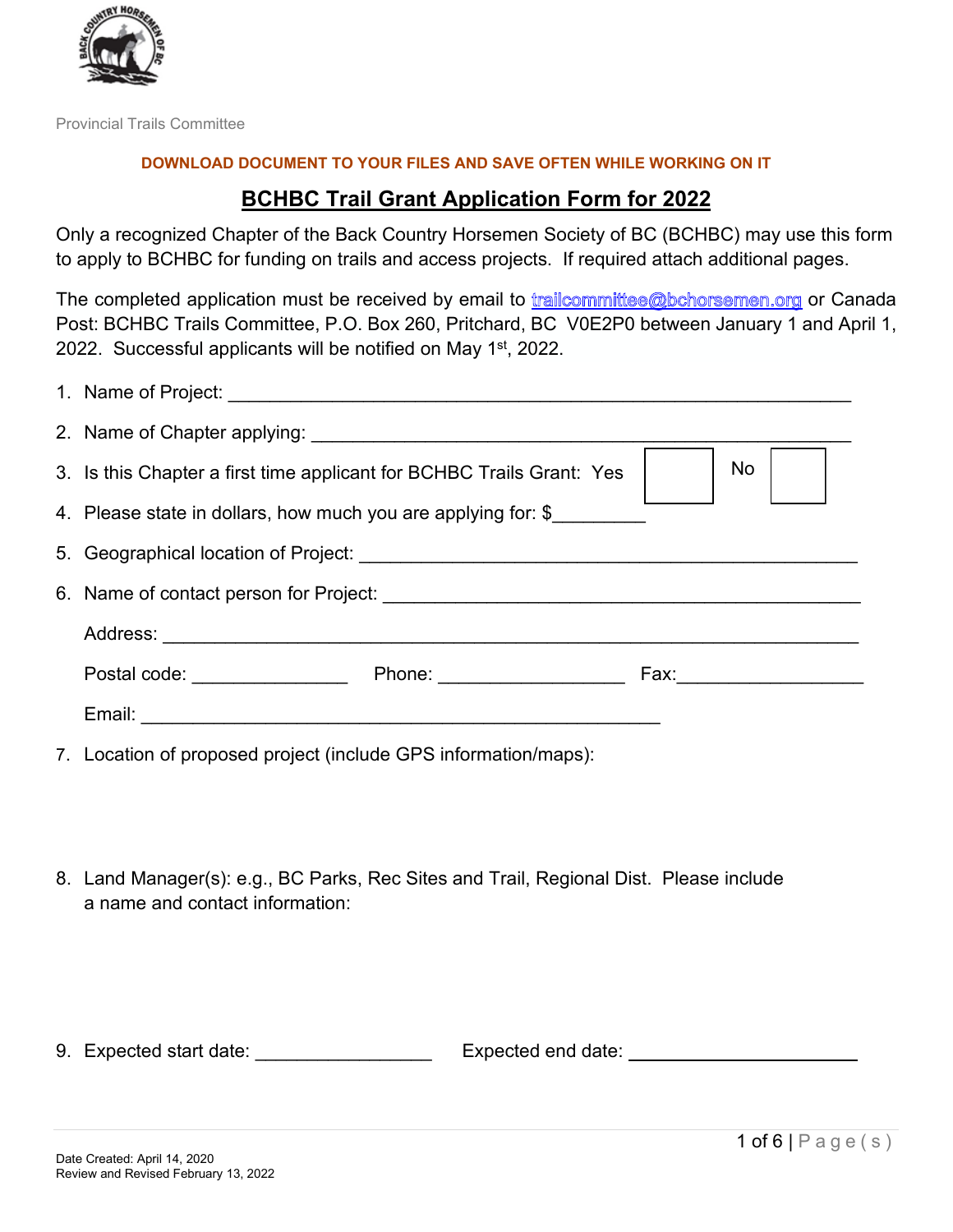

Provincial Trails Committee 10 Overall purpose of the project:

11. Brief description of the project (Please specify if any contributor has donated funding for a specific purpose related to the project):

\* Does your Chapter have a contingency plan if there are shortfalls in the funding listed? If so, include this information above in the description of the project.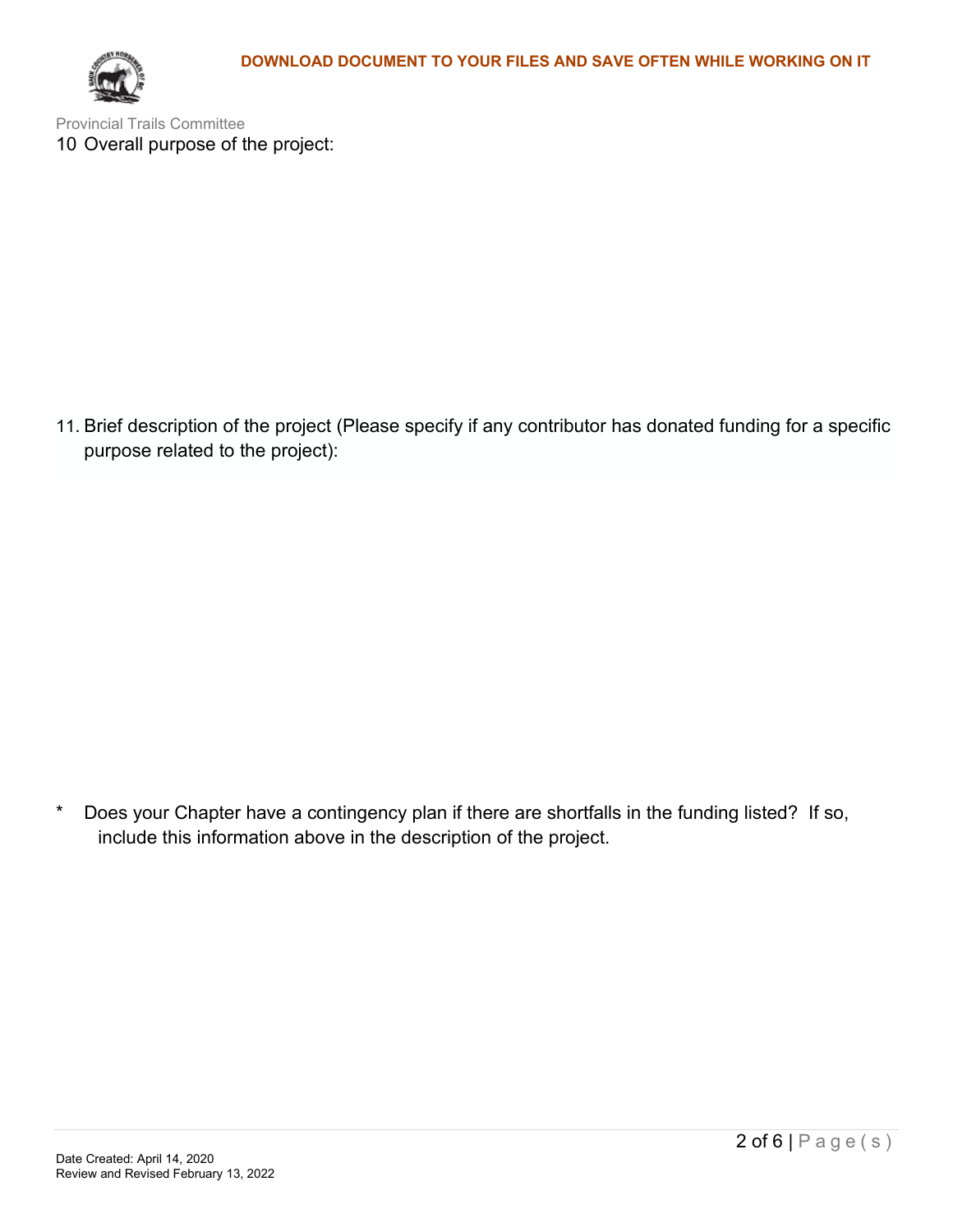



Provincial Trails Committee

# 12. Signatures: copy & paste your signature or print page, sign, scan & send as an attachment

|                        | Date:                                                                                                                                                          |
|------------------------|----------------------------------------------------------------------------------------------------------------------------------------------------------------|
|                        | If different than contact person on page one please provide contact info                                                                                       |
| Address:               |                                                                                                                                                                |
| Phone and email        |                                                                                                                                                                |
| Chapter Chair (print): |                                                                                                                                                                |
|                        |                                                                                                                                                                |
|                        | Date:                                                                                                                                                          |
|                        |                                                                                                                                                                |
|                        | On behalf of our BCHBC Chapter, I have read the information in BCHBC Trails Grant Guidelines<br>and I understand and agree to the conditions outlined therein. |

Applicant signature: **Applicant** signature:

- 13. **Proposed Budget** please include a budget plan. Include where you expect funds to come from and on what will they be spent. Include in-kind contributions. There is a template attached.
- 14. Have you attached the required budget, maps, permits, support letters or photos? # of pages \_\_\_\_\_ Yes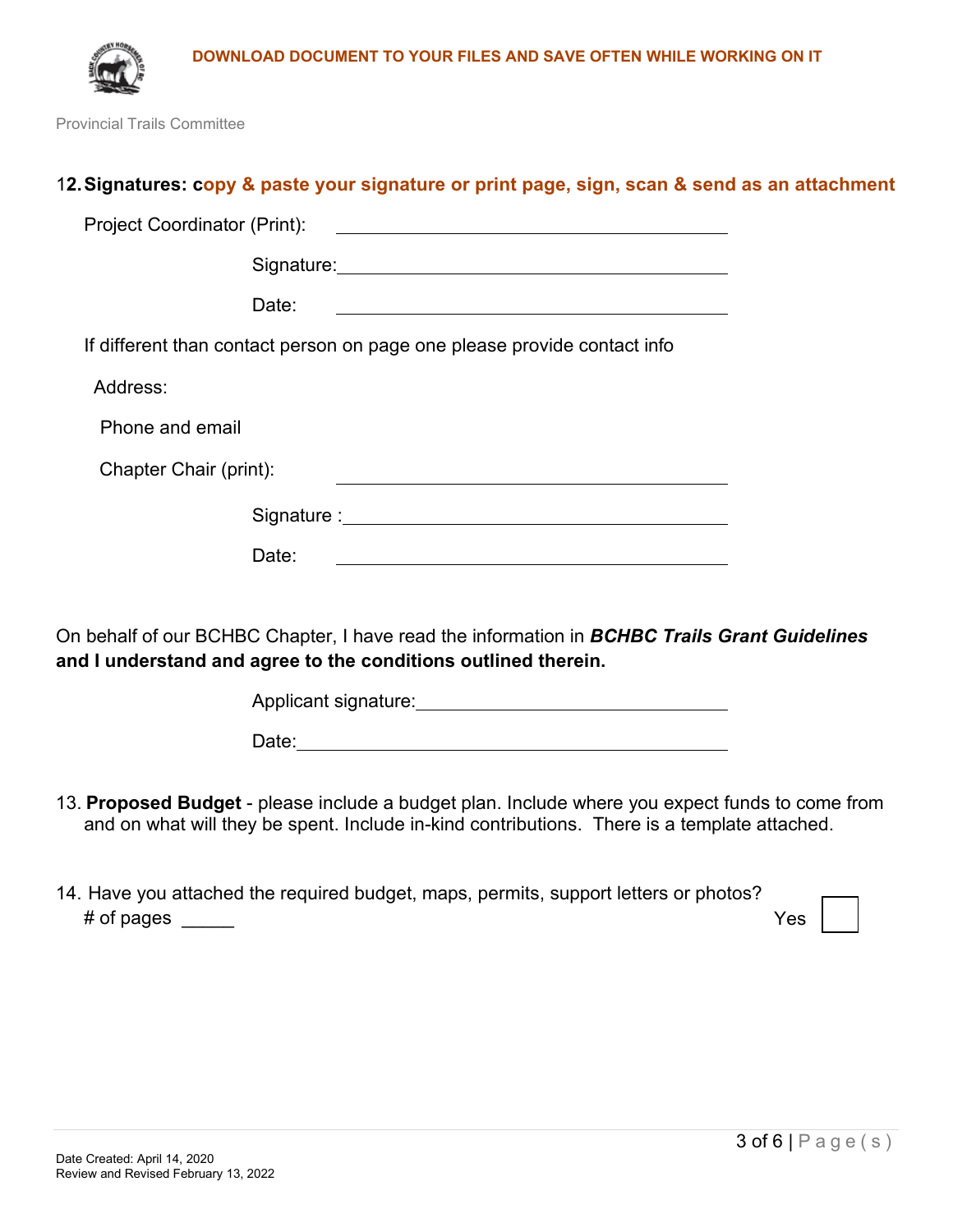

Provincial Trails Committee

### List all attachments

Use this space for any further applicable information (optional):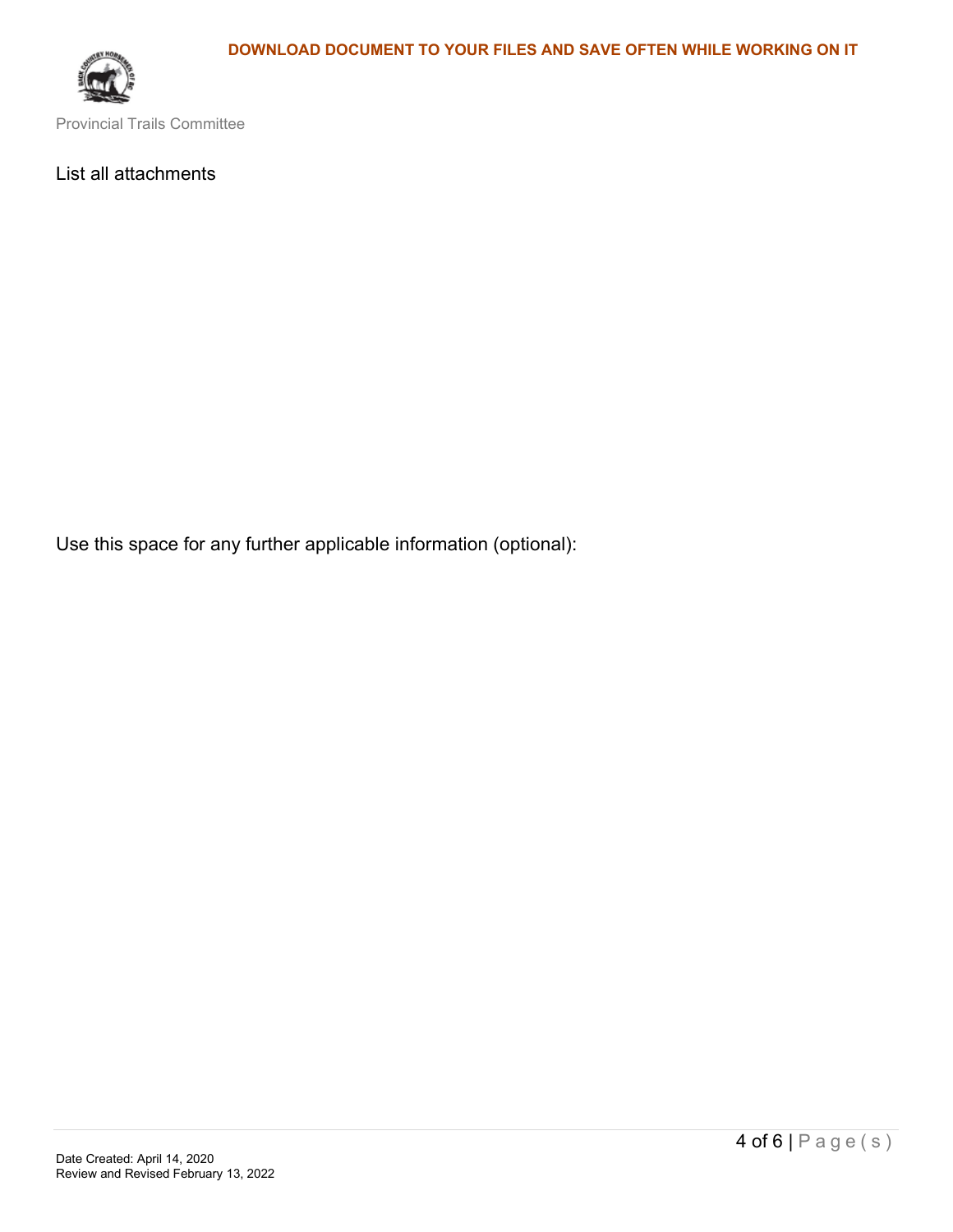

# **Back Country Horsemen Society of BC, Funding application Budget Form 2021**

Name of Chapter applying: Name of Chapter applying:

| <b>Sources of Funding - Income</b><br>(where funds will come from) | Confirmed<br>Y/N | Cash \$        | In-kind $$$ | Total \$<br>received |
|--------------------------------------------------------------------|------------------|----------------|-------------|----------------------|
|                                                                    |                  |                |             |                      |
|                                                                    |                  |                |             |                      |
|                                                                    |                  |                |             |                      |
|                                                                    |                  |                |             |                      |
|                                                                    |                  |                |             |                      |
|                                                                    | <b>Totals</b>    | $\overline{A}$ | B           | $\mathsf{C}$         |
| TOTALS: $A + B = C$                                                |                  |                | $\ddot{}$   | $=$                  |

| <b>Costs - expenses</b><br>(what funds will be spent on) | Quote Y/N     | Cash \$        | In-Kind $$$    | Total \$<br>spent  |
|----------------------------------------------------------|---------------|----------------|----------------|--------------------|
|                                                          |               |                |                |                    |
|                                                          |               |                |                |                    |
|                                                          |               |                |                |                    |
|                                                          |               |                |                |                    |
|                                                          |               |                |                |                    |
| TOTALS $A + B = C$                                       | <b>Totals</b> | $\overline{A}$ | B<br>$\ddot{}$ | $\mathbf C$<br>$=$ |

\* In Sources of Funding section, cash and in-kind \$ totals should equal the Total\$ in the = box  $(A + B = C)$ 

\* In Costs section, cash and in-kind \$ should equal the Total\$ spent in = box  $(A + B = C)$ 

\* Both the Total \$ Received and Total \$ Spent should equal each other  $(C = C)$ 

\* In-kind labour contribution rate for the current year (coordinated with Horse Council BC):